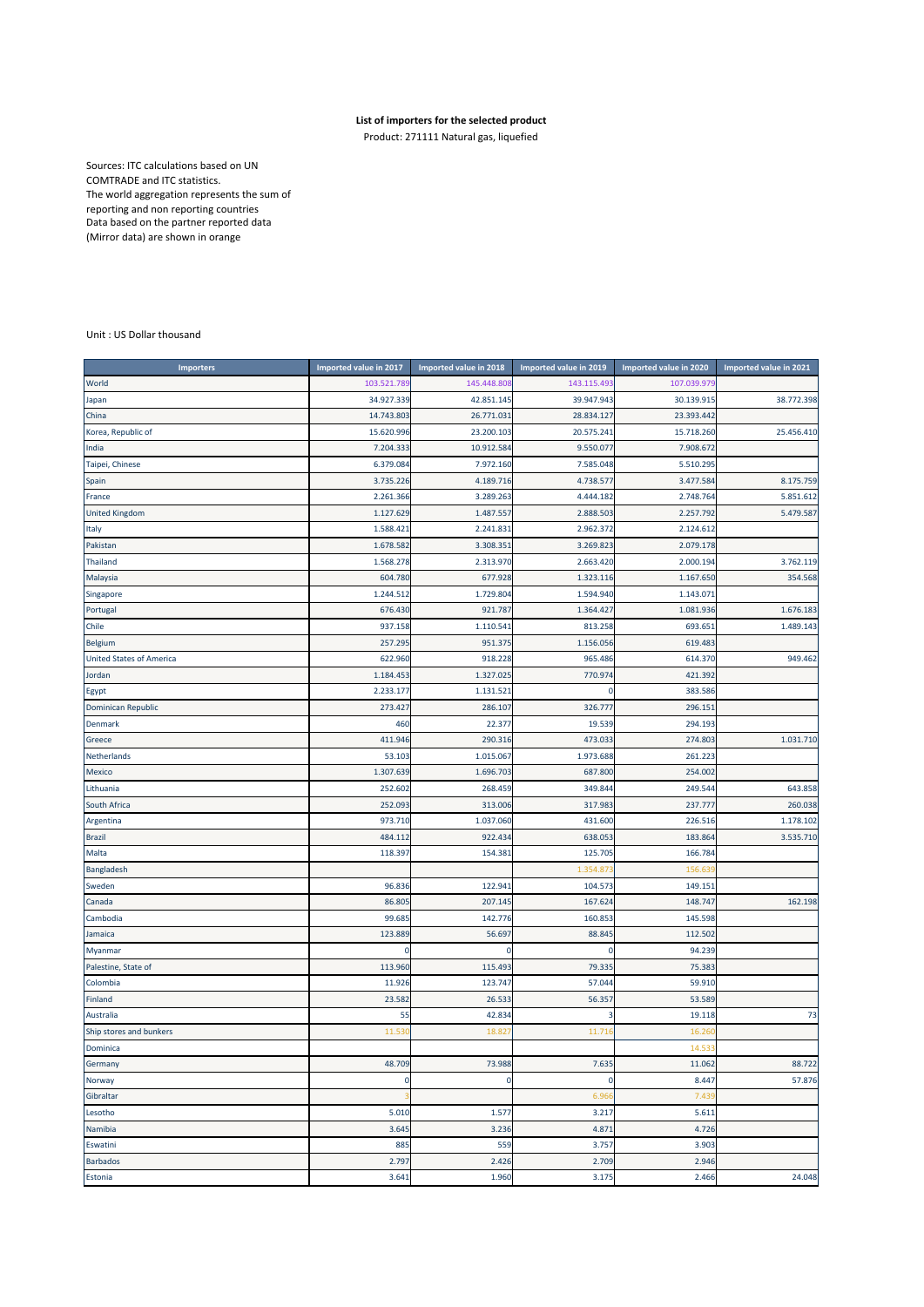| Rwanda                      | 3.529                   | 5.218                   | 6.074                   | 2.402          |              |
|-----------------------------|-------------------------|-------------------------|-------------------------|----------------|--------------|
| <b>Bulgaria</b>             | 14                      | 0                       | 890                     | 1.965          |              |
| Latvia                      | $\overline{0}$          | 288                     | 12.79                   | 1.840          | 3.589        |
| <b>Bahamas</b>              | 23                      | 1.473                   | 1.555                   | 1.708          |              |
| Haiti                       | 268                     | 329                     | 694                     | 1.69           |              |
| Botswana                    | 4.491                   | 5.655                   | 1.017                   | 1.601          |              |
| Somalia                     |                         | 789                     |                         | 1.28           |              |
| Guyana                      | 31                      | 31                      | 168                     | 1.128          | 1.091        |
| Kazakhstan                  | 685                     | 2.127                   | 2.628                   | 1.107          |              |
| Andorra                     | 492                     | 640                     | 974                     | 81             |              |
| Switzerland                 | 506                     | 573                     | 597                     | 682            | 1.876        |
| Mongolia                    | $\overline{0}$          | 591                     | 356                     | 505            |              |
| Croatia                     | $\mathbf 0$             | $\pmb{0}$               | 11                      | 360            |              |
| Slovenia                    | $\mathbf 0$             | 86                      | 347                     | 263            |              |
|                             | 98                      |                         | 772                     | 240            |              |
| Uganda                      |                         | 385                     |                         |                |              |
| Macedonia, North            | 45                      | 0                       | 33                      | 217            |              |
| <b>United Arab Emirates</b> | 19.377                  | 15.860                  | 1.527                   | 206            |              |
| Zimbabwe                    | 1.059                   | 174                     | 291                     | 138            |              |
| Malawi                      | 80                      | 131                     | 41                      | 115            |              |
| Central African Republic    | 0                       | 0                       | $\mathbf 0$             | 81             |              |
| Samoa                       | 52                      | 132                     | 108                     | 80             |              |
| Burundi                     | 47                      | 92                      | 70                      | 77             |              |
| Kyrgyzstan                  | $\mathbf 0$             | $\pmb{0}$               | 489                     | 74             |              |
| <b>Bhutan</b>               | 159                     |                         | 47                      | 52             |              |
| Serbia                      | $\mathbf 0$             | $\overline{2}$          | $\overline{0}$          | 47             | 1.183        |
| <b>Brunei Darussalam</b>    | $\overline{0}$          | 0                       | 3.710                   | 34             |              |
| Luxembourg                  | 207                     | 386                     | 18                      | 31             |              |
| Solomon Islands             | $\overline{0}$          | 0                       |                         | 2S             |              |
| Gambia                      | 12                      | 11                      | 14                      | 28             |              |
| <b>Czech Republic</b>       | 377                     | 7                       | 117                     | 27             | 2.355        |
| <b>Russian Federation</b>   | $\overline{1}$          | 49.061                  | 319                     | 27             | 25.181       |
| Iceland                     | $\mathbf{1}$            | 0                       | $9\,$                   | 21             |              |
| Ireland                     | 15                      | $\pmb{0}$               | $\overline{7}$          | 19             | 247.662      |
| Azerbaijan                  | $\overline{0}$          | $\overline{\mathbf{2}}$ | $\mathbf 0$             | 16             |              |
| Saudi Arabia                | 47                      | 69                      | $\mathbf 0$             | 16             |              |
| Slovakia                    | 421                     | 541                     | 68                      | 12             |              |
| Congo                       | $\mathbf{1}$            | $\pmb{0}$               | 39                      | 10             | $\mathbf 0$  |
|                             |                         |                         |                         |                |              |
| <b>Trinidad and Tobago</b>  | -2                      | 312                     | 218                     |                |              |
| Yemen                       |                         |                         |                         |                |              |
| Hungary                     | $\overline{0}$          | 4                       | 6                       | $\epsilon$     |              |
| Peru                        | $\mathbf 0$             | $\pmb{0}$               | $\mathbf 0$             | 5              |              |
| Nepal                       | $\mathbf{1}$            | 0                       | $\mathbf{1}$            | Z              |              |
| Mozambique                  | $\overline{4}$          | $\mathbf{1}$            | $\boldsymbol{8}$        | 3              | $\mathbf{1}$ |
| Cook Islands                | 19                      |                         |                         |                |              |
| <b>Belize</b>               | $\pmb{0}$               | $\pmb{0}$               | $\mathbf 0$             | $\overline{2}$ | $\pmb{0}$    |
| Angola                      | 6                       | 9                       | 66                      |                |              |
| <b>Belarus</b>              | $6\phantom{1}6$         | $\pmb{0}$               | $6\phantom{1}6$         | $\overline{2}$ |              |
| Seychelles                  | $\mathbf 0$             | 19                      | $\mathbf 0$             | 2              |              |
| Zambia                      | 24                      | $\bf 8$                 | $\overline{2}$          | $\overline{2}$ |              |
| Kenya                       | $\mathbf{1}$            | $\pmb{0}$               | $\mathbf 0$             | 1              |              |
| New Zealand                 | 155                     | 53                      | $\overline{\mathbf{3}}$ | $\mathbf{1}$   | 65           |
| <b>Marshall Islands</b>     |                         |                         | 2                       |                |              |
| Comoros                     | $\mathbf{1}$            | $\mathbf{1}$            | $\mathbf 0$             | $\mathbf{1}$   |              |
| Ecuador                     | $\mathbf 0$             | 0                       | $\mathbf{1}$            | 1              |              |
| Costa Rica                  | $\overline{\mathbf{0}}$ | $\pmb{0}$               | $\overline{4}$          | $\pmb{0}$      |              |
| Georgia                     | $\mathbf 0$             | $\pmb{0}$               | $\mathbf 0$             | $\epsilon$     | 30           |
| Israel                      | 24.342                  | $\pmb{0}$               | $\mathbf 0$             | $\overline{0}$ |              |
| Côte d'Ivoire               | $\overline{2}$          | $\pmb{0}$               | $\mathbf 1$             | $\overline{0}$ |              |
| Indonesia                   | 8.129                   | $\pmb{0}$               | $\mathbf 0$             | $\mathbf 0$    |              |
| Iran, Islamic Republic of   | 105                     | 99                      |                         | $\overline{0}$ |              |
| Sri Lanka                   |                         |                         |                         | $\overline{0}$ |              |
|                             | $\mathbf 0$             |                         | $\overline{9}$          |                |              |
| Cabo Verde                  | $\overline{0}$          | $\mathbf{1}$            | $\mathbf 0$             | $\overline{0}$ |              |
| <b>Bahrain</b>              | 19                      | $\sqrt{4}$              | $\pmb{0}$               | $\overline{0}$ |              |
| Bosnia and Herzegovina      | $\mathbf 0$             | $\overline{2}$          | $\mathbf{1}$            | $\mathbf 0$    |              |
| Armenia                     | $\mathbf 0$             | 98                      | $\mathbf 0$             | $\mathbf 0$    |              |
| Panama                      | $\pmb{0}$               | 24.887                  | 113.757                 | $\mathbf 0$    |              |